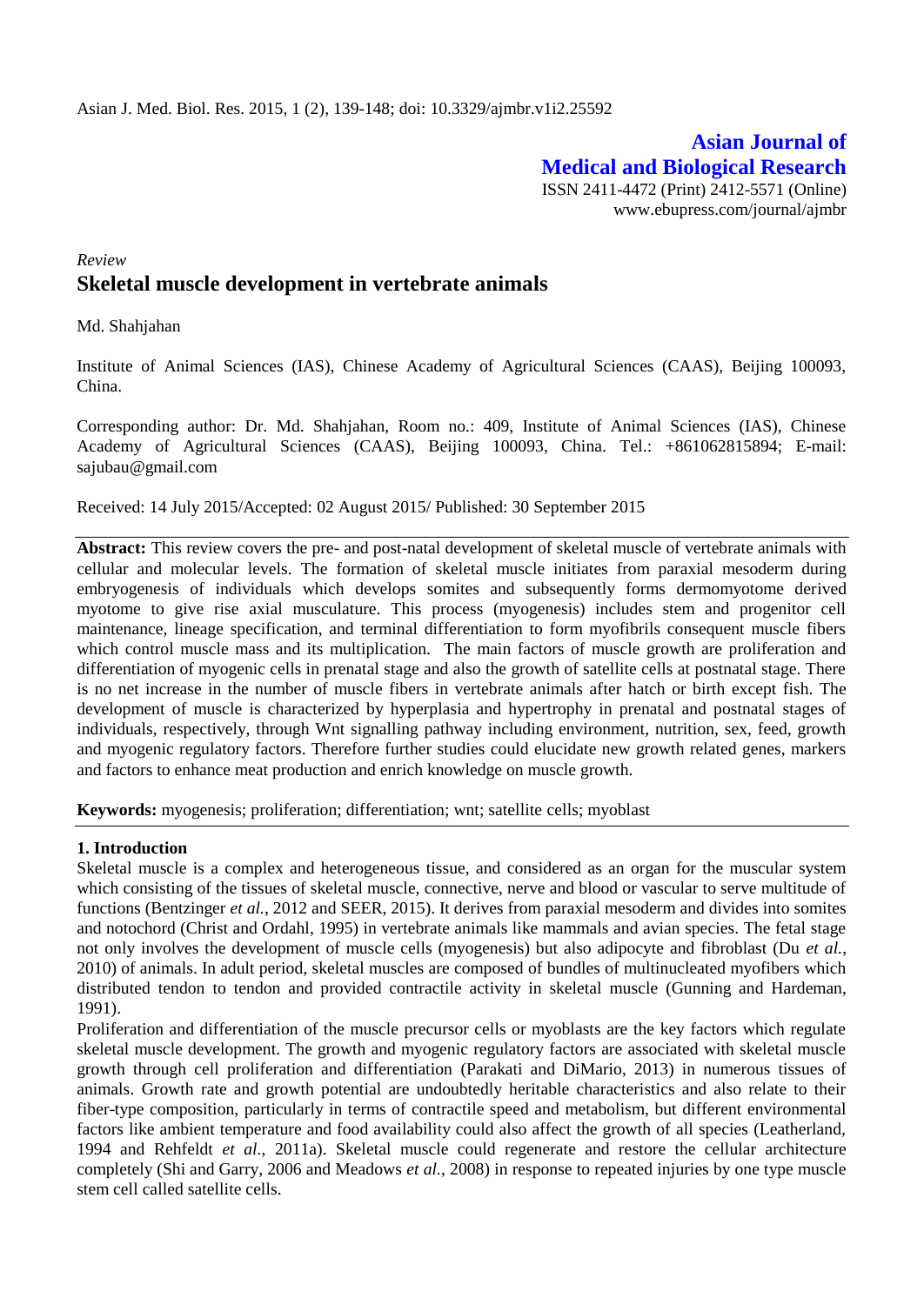Therefore understanding the mechanisms of muscle growth and developmental is one of the most important areas in animal since to execute and facilitate further advance or standardization research works on meat production and quality.

## **2. Origin of skeletal muscle**

The ectoderm, mesoderm and endoderm are subsequently initial embryonic patterns in which mesoderm is anatomically divided into paraxial, intermediate and lateral mesoderm (Bentzinger *et al.*, 2012). In vertebrate, skeletal muscle formation is derived from the paraxial mesoderm during embryogenesis (Buckingham *et al.*, 2003) and the accumulation of paraxial mesoderm forms segmented epithelial spheres (Pirskanen *et al.*, 2000 and Shi and Garry, 2006) which referred to somites. The somite undergoes differentiation, and subdivides into dorsal dermomyotome and ventral sclerotome (Wang *et al.*, 2013). Further differentiation of dermomyotome creates dorsal-lateral dermatome and myotome which give rise to dermis and axial musculature, respectively (Bumcrot and McMahon, 1995). The review of Rehfeldt *et al.*, (2011a) stated that the first phase of skeletal trunk muscle formation in mammals, poultry and fish is primary myotome which originates from the four epithelial borders of the dermomyotome. In addition, the central region of that part changes epithelial to mesenchymal transition in the second phase to release *paired box* (*PAX*) *3/7*-positive cells into primary myotome and these cells evolve into embryonic myoblasts or fetal myoblasts or satellite cells. But the limb muscles originate from muscle progenitors which delaminate from the ventrolateral border of the dermomyotome.

## **3. Structure of skeletal muscle**

The basic structure of skeletal muscle (Figure 1) includes the cells of myocytes, adipocytes and fibroblasts which derive from the same pool of mesenchymal stem cells in fetal muscle of farm animals (Du *et al.*, 2010). The skeletal muscle formation begins during embryonic life including stem and progenitor cell maintenance, lineage specification and terminal differentiation (Bentzinger *et al.*, 2012). The process is completed after postnatal growth (Amthor *et al.*, 1999) when an animal is reached its adult stage. According to Scime *et al.*, (2009) skeletal muscle is made up of thousands of cylindrical multinucleated muscle fibers (myofibers) composing an array of stacked myofibrils running the entire length of the cell. Myofibrils consist of thick and thin filaments which are organized into a contractile unit called a sarcomere and surrounded by a basal lamina. A population of quiescent muscle progenitor called satellite cells is located beneath the basal lamina. Normally the secondary myofibers overlap with adipocytes and fibroblasts, and epigenetic control such as maternal nutrition in mammalian species influences the number of secondary myofibers but this factor cannot alter primary fibers (Dwyer and Stickland, 1991 and Picard *et al.*, 2002). Muscle mass and its multiplication mainly depend on the number and size of fibers, and also genetic and environmental factors (Rehfeldt *et al.*, 2000) which are capable to influence prenatal growth. Therefore postnatal muscle growth of any individuals mainly depends on its prenatal developmental status regarding muscle fiber number which ultimately grows in size rather than number. The most striking difference between striated fish and higher vertebrates is the separated fiber types into discrete layers in fish, in which more than 90 % muscle constitutes with high glycolytic and anaerobic type known as Fast- White fibers (Kiessling *et al.*, 2006).

## **4. Myogenesis or development of skeletal muscle**

Myogenesis is the multifarious process of skeletal muscle formation in vertebrates including all mammals, birds and fish. The timing of different developmental stages varied significantly but the end products are same to form multinucleated myofibers with contractile capability (Knight and Kothary, 2011). Myogenesis is controlled by an elaborate interplay of extrinsic and intrinsic regulatory mechanisms (Bentzinger *et al.*, 2012) regulated by myogenic regulatory factors including 2-3 distinct phases, in addition, protein kinase family which transmits and executes signals originated by promyogenic stimuli (Rehfeldt *et al.*, 2011a and Knight and Kothary, 2011).

The key factors of muscle growth are proliferation and differentiation of myogenic cells (prenatal stage) (Figure 2) and satellite cells (postnatal stage) (Figure 3). Growth of muscle tissue is accomplished by two fundamental biological processes: protein accretion and cell proliferation which finally produce meat. According to quantal cell cycle theory, myoblasts produce during myogenesis as a result of the final quantal cell cycle which are no longer capable to proliferate further; therefore, they fuse and synthesize myofibrillar proteins for permanent withdrawal from the cell cycle (Picard *et al.*, 2002). Muscle fibers are produced from the accumulation of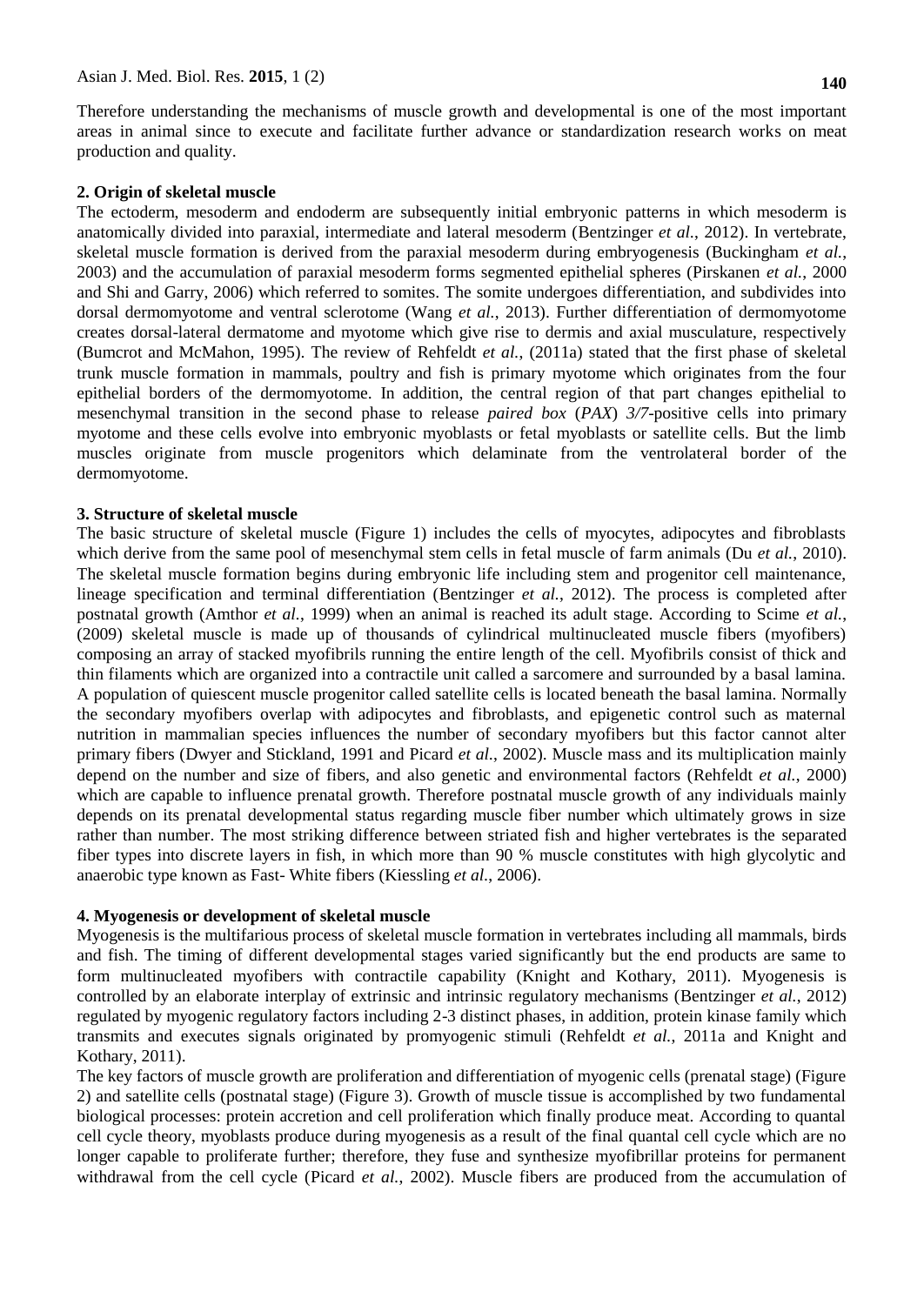muscle while enlargement of existing fibers called hypertrophy. Rowlerson and Vegetti (2001) documented that muscle growth in fish occurs throughout their life time until muscle fibers reach to 100-300 µm diameters for most of the species by consequent hyperplastic including a distinct population of myogenic cells for mosaic growth and hypertrophy.

# **4.1. Prenatal myogenesis**

Myoblasts are originated from the segmented structural part of dermomyotome called somites during mesoderm of embryonic stage. The formation of dermomyotome and myotome is affected by the members of Wnt family of proteins (Geetha-Loganathan *et al.*, 2008) and consequently enhance the developmental of myogenesis. Myoblasts are named as somatic, embryonic, fetal and adult (or satellite) on the basis of different development stages of organisms.

Myoblasts which are developed from mesodermal myogenic precursor cells exit the cell cycle to stop dividing and to differentiate by special signal (Rehfeldt *et al.*, 2000). This process starts with the commitment of an embryonic precursor to the myogenic lineage followed by proliferation of those committed myoblasts which are differentiated into post-mitotic myocytes (Knight and Kothary, 2011) and lastly fuse to form a multinucleated myotube. It was proved from several studies that there is no net increase in the number of muscle fibers after hatch or birth (Zhu *et al.*, 2004 and Velleman, 2007), in addition, development of skeletal muscle in this stage has long term effects on postnatal growth and physiological function (Rehfeldt *et al.*, 2011b) both in animals and in human beings.

Muscle fibers are produced from two distinct phases which include myoblast fusion to primary myoblast as initial phase and later primary myoblast to secondary myoblast by the second web of differentiation (Beermann *et al.*, 1978; Miller *et al.*, 1993 and Rehfeldt *et al.*, 2000). During limb muscle formation of chicken, the ectodermal signals ensure the growth in trunk (Amthor *et al.*, 1999) by limiting differentiation in myogenic cells. Indeed cell proliferation is a fundamental growth process for muscle growth and maintenance in vertebrate, high cell density could decrease or stop the rate of proliferation. This proliferation process is able to synthesize contractile proteins, acetylcholine receptors and other proteins (McFarland, 1992) for the development of muscle fibers. For any deficiencies, the appropriate number of embryonic muscle cells is produced that unlikely to be compensated during later development of muscle. In this period, proliferative and *PAX-3* promoting signals inhibit differentiation (Amthor *et al.*, 1999) for continuous embryonic muscle growth. The study on double-muscled cattle in prenatal period suggested that delaying differentiation and extending myoblast proliferation result higher number of muscle fibers (Picard *et al.*, 1995). The differentiation process executes withdrawal of myoblast from cell cycle (Stockdale and Holtzer, 1961) and also expression of musclespecific genes (Du *et al.*, 2010).

# **4.2. Factors affecting muscle growth in prenatal stage**

The malnutrition and over-nutrition negatively affect the growth performance of offspring by reducing secondary muscle fibers and muscle mass, especially early to mid-gestation in ruminant animals (Du *et al.*, 2010). But maternal nutrient deficiency at late gestation reduces muscle fiber size in fetal sheep (Greenwood *et al.*, 1999) rather than number of fibers. Similarly nutrient availability between single and twin littermates or competition within littermates affects the muscle fiber hypertrophy (McCoard *et al.*, 2000) but no change occurs during hyperplasia. Both the size and number of muscle fibers observed lower as a result of lower body weight in last two-thirds of pregnancy by a low plane of maternal nutrition in neonatal calf (Freetly *et al.*, 2000). Therefore proper nutritional plan during gestation period could enhance fetal skeletal muscle development by altering muscle fiber composition, lowering excessive fat and proper marbling in the offspring. Several studies in poultry (turkey, chicken) identified that a little rising of incubation temperature (38.58˚C) could influence post-hatch muscle growth (Maltby *et al.*, 2004 and Hammond *et al.*, 2007), specifically 7-10 days of incubation period in cock rather than hen (Werner and Wicke, 2008). The primary muscle fibers forms within two months of post-conception in bovine fetus, but most of the fibers forms between 2-8 months of gestation (Russell and Oteruelo, 1981). The reduction of muscle fiber formation during gestation period has long-lasting negative effects on physiological consequences in progenies (Du *et al.*, 2010). In high growing chicken lines, muscle fibers observed comparatively bigger than slow growing lines including lower glycogen contents (Berri *et al.*, 2006 and Duclos *et al.*, 2007).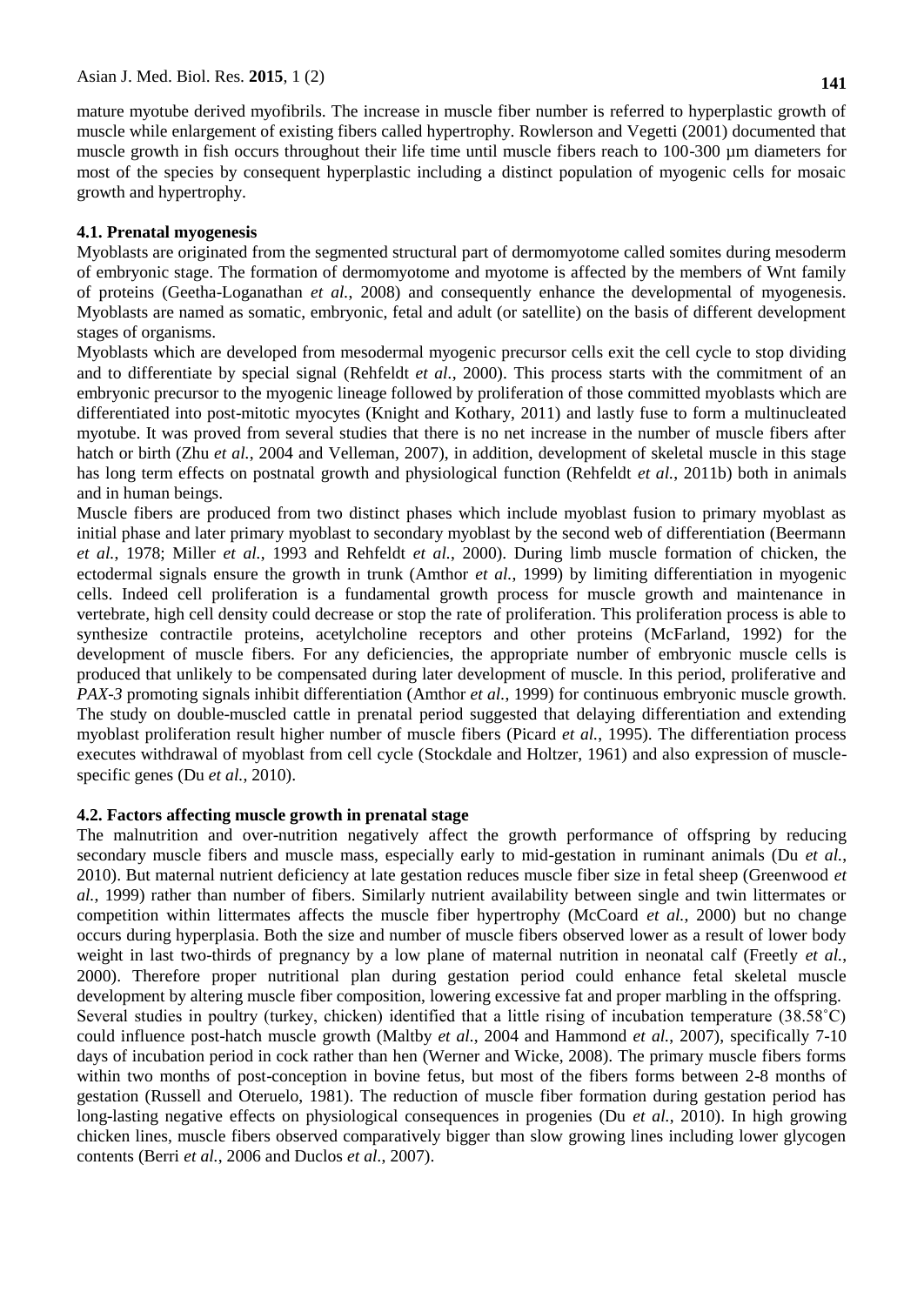

**Figure 1. The basic structure of skeletal muscle. Skeletal muscle is made up of a number of bundled muscle fibers which are derived from myofibrils (fusion of myoblast) and wrapped in a connective tissue covering (endomysium). The myofibrils consist of thick and thin filaments organized into a contractile unit called a sarcomere and also surrounded by a basal lamina under which satellite cells are located. A bundle of muscle fiber is covered by perimysium and several bundles are surrounded by epimysium that connects with bone by myotendinous junction.**



**Figure 2. Primary chicken myoblast fusion into mature myotubes. Myoblasts (12 h) are proliferated into Myocyte (72 h) in growth medium and finally fused to myotube while cell nuclei are visible in a line by Giemsa staining at 144 h of differentiation (Shahjahan** *et al.***, 2015) in differentiated medium.** 



**Figure 3. A graphical representation is showing the involvement of growth factors (GFs) and myogenic regulation factors (MRFs) in different stages of myogenesis. Embryonic precursors or quiescent satellite cells are become activated to form proliferating myoblasts and then differentiate into myocytes. Those are fused to form multinucleated myotubes and their accumulations finally produce muscle fiber containing satellite cells beneath the basal lamina which activate during any injury of muscle to produce myoblast for further repairing.**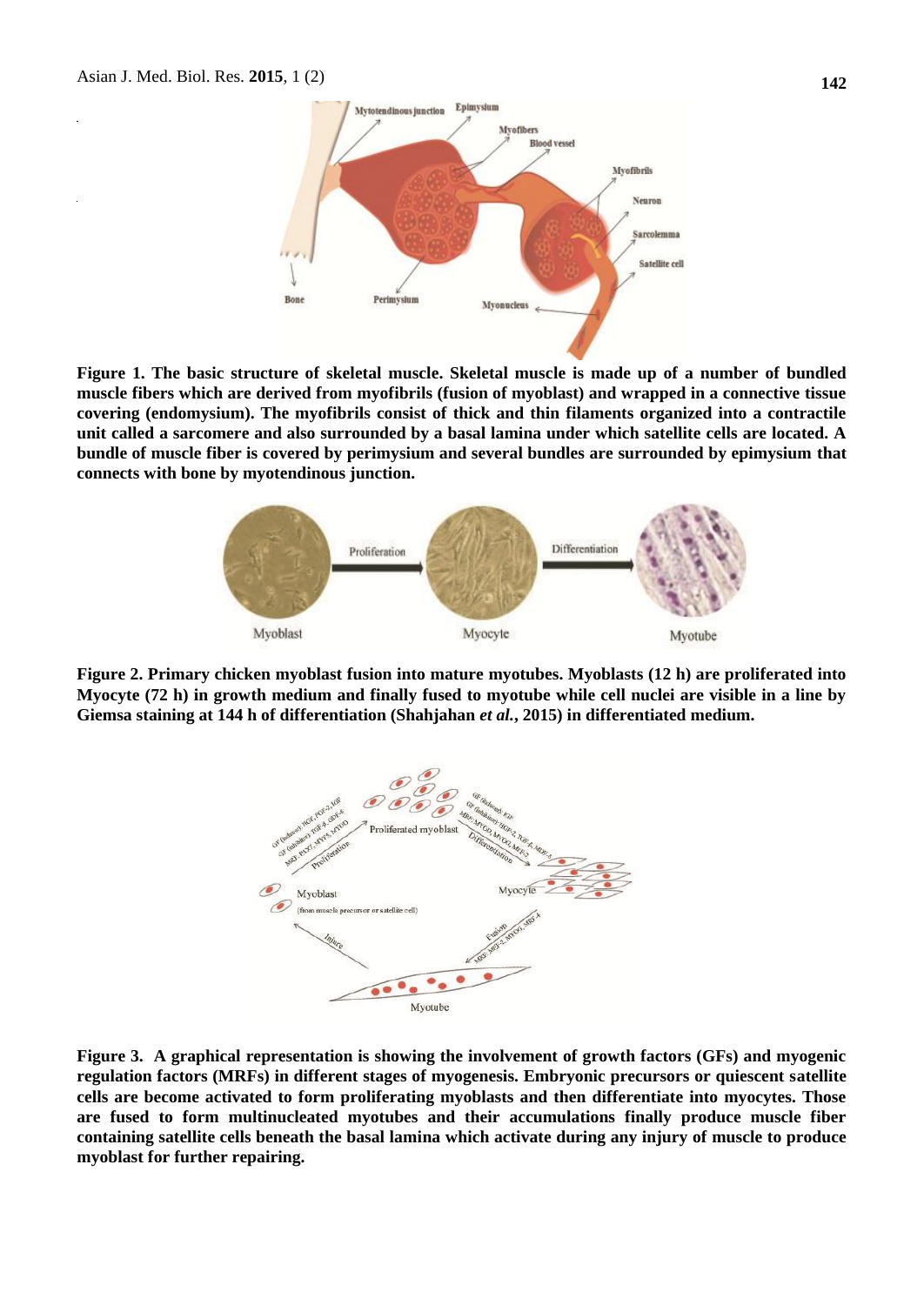#### **4.3. Post-natal muscle growth**

Postnatal muscle growth occurs mainly for the increase of muscle fiber size rather than forming new fiber except little increase of muscle fibers in neonatal rats, mice and human infants (Picard, 2002 and Karunaratne *et al.*, 2005). Muscle growth in this time is considered due to muscle cell hypertrophy as muscle fiber hyperplasis executes during prenatal period. In post-natal muscle development there is negative correlation between muscle fiber number and its thickness, although studies on cattle did not reveal such evidences (Wegner *et al.*, 2000). However, an exception is double-muscled cattle which exhibits almost double the number of muscle fibers than other cattle breeds without increasing fiber size, although strong hypertrophy could reduce the capacity of fibers to adapt activity-induced demands associating inferior meat quality and stress susceptibility of pig breeds (Rehfeldt *et al.*, 2000). This study also explained that the total number of muscle fibers does not alter after hatch of chicken, quail or born of mice, rat, cattle and pig because the growth is mainly occurred by hypertrophy, satellite cells and myogenic precursors of fibers.

Muscle regeneration requires the recruitment of an undifferentiated progenitor from the injured site to execute this process by satellite cells (Bentzinger *et al.*, 2012). These cells are located between the basal lamina and the sarcolemma (Kuang *et al.*, 2007) of the mature muscle fibers. The review of Shi and Garry (2006) documented that satellite cells are originated from central region of the dermomyotome of the somite. In addition, the bone marrow or vascular components also originate satellite cells which are derived from somite and non-somite and associated with growth or tissue repair and disease, respectively. The higher vertebrates need extracellular matrix from injured tissue as a template to regenerate new muscle fibers (Ciciliot and Schiaffino, 2010) but amphibians, fish and some lower organisms can regenerate muscle without such template (Poss, 2010). The satellite cells appear between 13 and 16 days in chicken embryogesis which are able to multiply and fuse with fibers to provide new nuclei for protein anabolism (Rehfeldt *et al.*, 2011a).

#### **4.4. Factors affecting muscle growth in post-natal stage**

The study of Berri *et al.*, (2006) pointed out deprivation of nutrients after hatch of chick could reduce satellite cell proliferation in pectoralis major muscle and also the expression of neonatal isoform related to embryonic isoform of myosin heavy chain. Scheuermann *et al.*, (2003) stated that sex is an important issue for the variation of myofiber numbers in commercial strain crosses where males showed higher myofiber density in pectoralis muscle than females chicken. The number of secondary muscle fibers of pigs was negatively and positively affected by multiple litters and over nutrition or injection of growth hormone (10 and 24 days of pregnancy), respectively, in addition, a close relation showed between muscle fiber diameter and fiber nuclei in chicken (Picard *et al.*, 2002). McFarland (1992) explained that in postnatal period the DNA content of cells increases subsequently where size of muscle nuclei relates to fiber size. Therefore the rate of DNA accretion in this stage correlates with muscle growth of organisms and the amount of DNA content during postnatal period is not the results of nuclear replication of myotubes but the increase of satellite cell derives myonuclei and accumulation of muscle protein by the growth of muscle. Scheuermann *et al.*, (2003) reported that the main factor of sex differences on body weight and muscularity might be predetermined during embryonic development when myofibers numbers are established. The muscle growth of fish is highly variable depending on water temperature, dissolved  $O_2$  and NH<sub>3</sub> levels, photoperiod, salinity, ingested food quality, age and maturity of fish (Kiessling *et al.*, 2006).

#### **5. Pathway associated with myogenesis**

The skeletal muscle formation is critically modulated by Wnt signalling pathway that controls the formation of the dermomyotome, expression of myogenic regulatory factors (MRFs) for myogenic lineage progression and satellite cell differentiation as well as in satellite cell self-renewal (von Maltzahn *et al.*, 2012). The Wnt family consisting of several lipid modified secreted glycoproteins released by tissues surrounding the somites is regulated by autocrine or paracrine mechanisms which influence the development of various cellular types, and its signal causes cell proliferation and differentiation or maintenance of precursor cells (Hollway and Currie, 2005 and Johnson and Rajamannan, 2006). According to Wnt pathway (Huelsken and Birchmeier, 2001), cytoplasmic β-catenin stabilizes, and some β-catenin enter the nucleus and interact with the members of T-cell factor or lymphoid enhancer factor family of transcription factors to activate specific target genes (Dierick and Bejsovec, 1999 and Hecht and Kemler, 2000). The expression of *β-catenin* is essential for overload-induced muscle hypertrophy (Armstrong *et al.*, 2006), determination of types of muscle fiber and number of myofiber in vertebrate embryos (Hutcheson *et al.*, 2009), and formation of higher amount of slow myosin positive fibers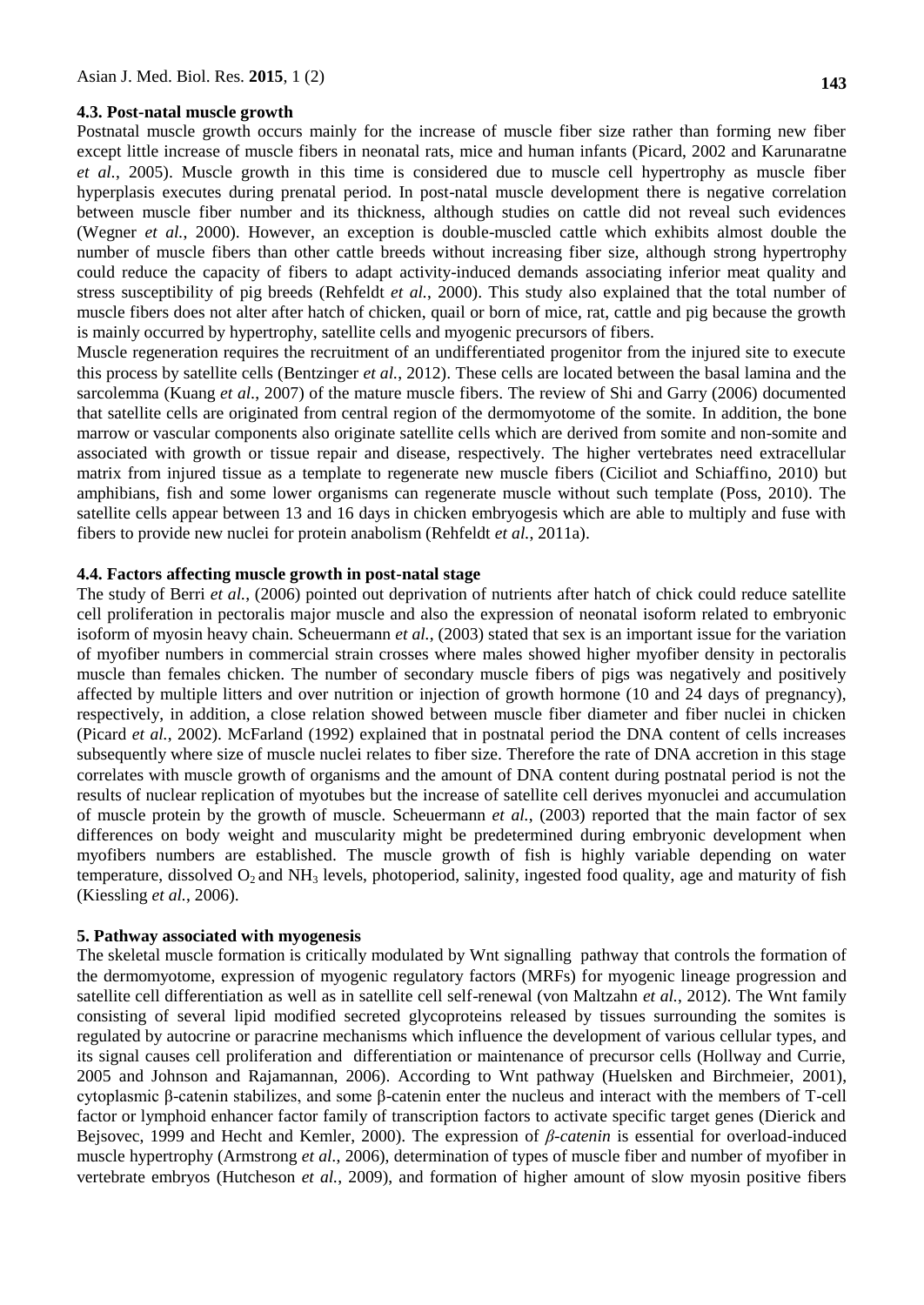(von Maltzahn *et al.*, 2012). Therefore the role of *β-catenin* is very essential to regulate embryonic, postnatal and oncogenic growth of tissues.

#### **6. Effect of growth factors (GFs) in myogenesis**

Different types of GFs associating skeletal muscle development are presented in Figure 3. Hepatocyte growth factor (HGF) stimulates the migration (Bandow *et al.*, 2004) and proliferation (Amano *et al.*, 2002) of myogenic cells during the development of skeletal muscles. The supplementation of HGF enhanced the surface elasticity of bovine satellite cells in culture medium (Lapin *et al.*, 2013). Bandow *et al.*, (2004) examined that inactivation of HGF caused hypoplasia of mice tongue muscles. *Fibroblast growth factor 2* (*FGF2*) regulates muscle growth by stimulating myoblast and satellite cells proliferation and acts as strong inhibitor of differentiation (Velleman, 2007). Thus expression of *FGF2* is required in hyperplasia stage of embryonic period for the formation of more muscle fibers. However, Brunetti and Goldfine (1990) documented that *FGF2* inhibits the transcription of myogenin during myogenesis which is needed for the initiation of myotube formation. But *FGF2* expression is more responsive to fast growing turkey satellite cells containing higher level of heparan sulfate proteoglycans than slower growing satellite cells (McFarland *et al.*, 2003). Insulin-like growth factors (IGFs) stimulate both proliferation and differentiation of myogenic cells (Kamanga-Sollo *et al.*, 2003) where reverse role identified in differentiation for both *transforming growth factor* (*TGF-β*) and *myostatin* (*GDF-8*). Thus inhibiting the expression of *TGF-β* and *GDF-8* could be a key target for meat producing animals. The transcript abundance of *IGF-I* in pectoralis major muscle of chicken was identified higher in low weight select than high weight select line by 28 days of post hatch, although its expression was lower during embryogenesis (Wu *et al.*, 2011). The diverse mRNA expression of growth hormone (GH) and *IGF-I* in breast muscle of 35-day-old Japanese quails identified in different glycerol levels (0, 4, and 8% dietary glycerol instead of corn) (Gasparino *et al.*, 2012). Similarly the expression of mRNA *IGF-I*, *IGF-II*, and type I and II IGF receptors (*IGF-IR* and *IGF-IIR*) in breast, leg and myocardium during an early postnatal development growth stage of duck at 1-8 weeks of post hatch period (Song *et al.*, (2013) which indicating the expression of these 4 genes differed in proliferation and differentiation of muscle tissues. *IGFs* in fish promote myogenic cell proliferation, differentiation and synthesis of protein (Fuentes *et al.*, 2013). *Myostatin* (*MSTN*) negatively regulated muscle growth and develops during embryogenesis in vertebrates: sole gene in mammals, gene duplication in fish and alternative splicing in birds (Huang *et al.*, 2011). Therefore splicing of *MSTN* gene could affect embryonic muscle development of animals.

## **7. Effect of myogenic regulatory factors (MRFs) in myogenesis**

Myogenesis is regulated by a group of muscle-specific transcription factors named *myogenic differentiation* (*MYOD*), *myogenic factor* (*MYF*) *4/5* and *myogenin* which are collectively referred to MRFs (Figure 3). Those are highly conserved and expressed in the skeletal muscle lineage including *PAX3* and *PAX7*. Buckingham (2001) stated that *paired box* transcription factors were firstly expressed in a portion of cells of mesoderm followed by *MYF5* and *MYOD*. *PAX3* is known to be essential for skeletal myogenesis that also upregulated *MYOD* during skeletal muscle development, in addition, *PAX7* maintains a population of quiescent satellite cells to play a role in the expansion for the activation of myoblasts combined with *MYF5* (Ridgeway and Skerjanc, 2001 and Knight and Kothary, 2011). *MYOD* and *MYF5* are required for the commitment to the muscle cell type, whereas *myogenin* and *MRF4* are required for inducing differentiation and formation of muscle fibers (Rehfeldt *et al.*, 2011a). The study of Meadows *et al.*, (2008) pointed out that *MYF5*, *MYOD* and *MRF4* are functionally activated muscle stem cells from the quiescent state, and induce the expression of target genes essential for muscle stem cell proliferation, in addition, their involvement observed during differentiation and fusion of embryonic myoblasts into multinucleated fibers. *MYOD* is believed to determine the differentiation potential for myoblasts that is activated and combined with *myogenin* and *myocyte enhancer factor 2 (MEF2)* to induce the process of differentiation (Knight and Kothary, 2011) but the study of Pownall and Emerson (1992) stated that in avian species *MYOD* could induce other MRFs and eventually result in the expression of muscle-specific proteins.

The myoblasts of Angus cattle were assessed for rate of proliferation, and gene expression of *PAX7*, *MYOD*, *MYF5* and *MYOG*, in which proliferation rate found greater than Hereford and Wagyu X Angus at 5–20 hours of *in vitro* culture (Coles *et al.*, 2015). The study of Yin *et al.*, (2014) on *PAX3*, *MYOD1* and *MRF4* genes showed greater expression in pectoralis major muscle of chicken for low weight select than high weight select at day old but the expression of these genes showed higher for high muscle weight than low muscle weight at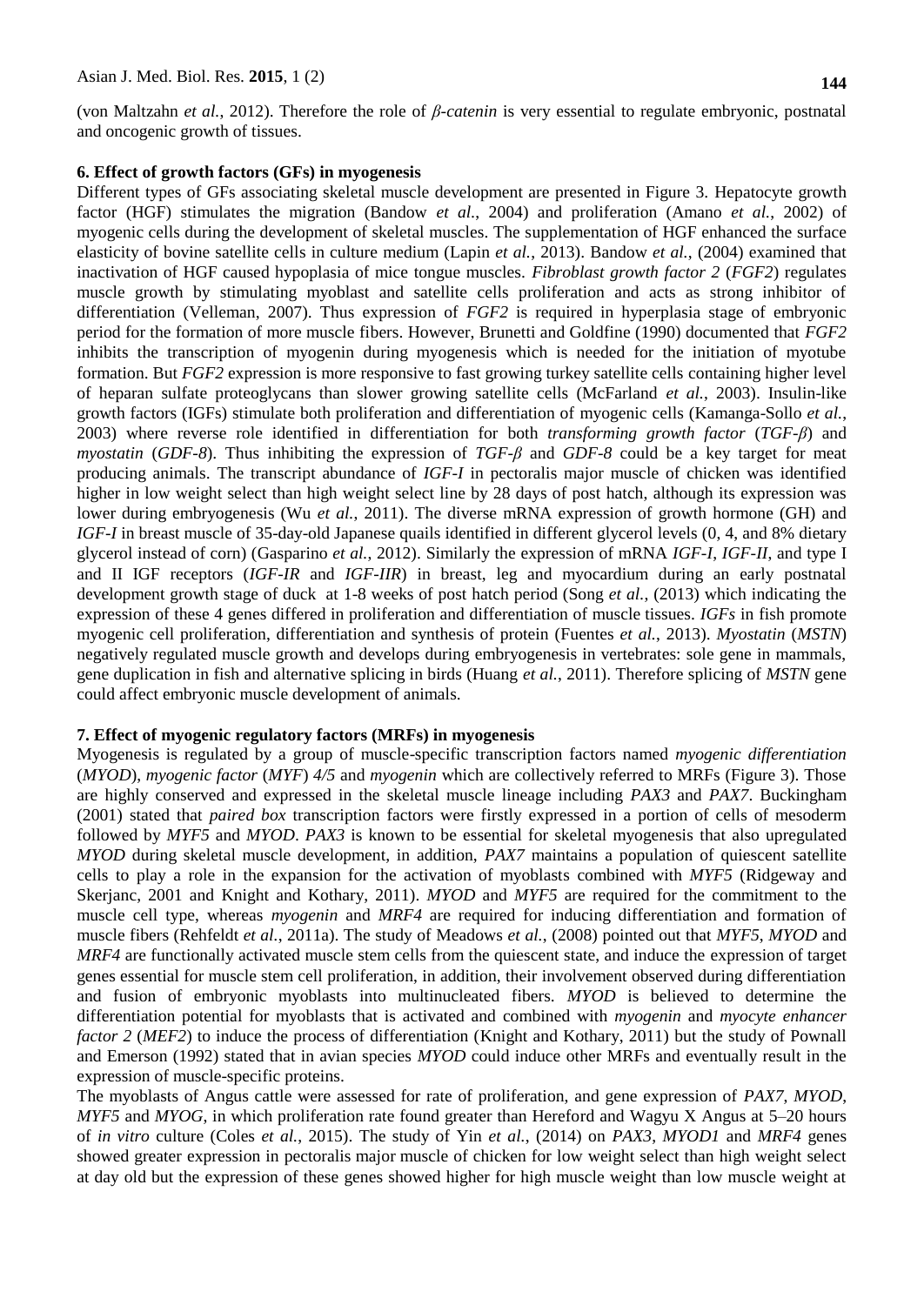Asian J. Med. Biol. Res. **2015**, 1 (2) **145**

28 days. The expression levels of *MYF5*, *MYF6*, *MYOD* and *myogenin* genes were identified by Zhu *et al.*, (2014) in the breast muscle (BM) and leg muscles (LM) of Jinding ducks (*Anas platyrhynchos domestica*) at 13, 17, 21, 25 and 27 d of embryonic periods. In this study, *MYOD* gene showed lower expression level in BM at 21 d of embryonic period than LM. Therefore higher expression patterns of *MYOD* in BM suggesting its involvement to maintain the development of different muscles. These findings also agreed with the study of Liu *et al.*, (2011). In the pectoral muscle of Pekin duck, fastest muscle development identified on 19 or 20 d in embryonic period (Gu *et al.*, 2013) by the expression of *MRF4* and *MYOG* genes. During somite formation for carp fish, *MYF-5* expressed firstly followed by *MEF2C* and *MYOD*, then *MYOG* and *MEF2A*, and lastly skeletal *myosin heavy chain* and *alpha-actin* (Watabe, 1999).

## **8. Conclusions**

Muscle development is an integrated and continuous process which could be improved by selection procedure along with the identification of quantitative trait loci and candidate genes by genome wide association studies for respective traits. Functional studies on specific genes associating muscle growth, discovering mutations with association studies on those genes could enhance the marker assisted selection in farm animals, in addition, the mechanism of growth and regulatory factors for individual muscle growth are also needed to explore.

## **Acknowledgements**

The author is grateful to China Scholarship Council (CSC) for the funding of PhD studying and all of his teachers associated with poultry meat quality research at IAS, CAAS, Beijing, China for their inspiration to prepare this review.

## **Conflict of interest**

None to declare.

## **References**

- Amano K, M Ishiguchi, T Aikawa, M Kimata, N Kishi, T Fujimaki, A Murakami and M Kogo, 2012. Cleft lip in oculodentodigital dysplasia suggests novel roles for connexin43. J. Dent. Res., 91: 38S-44S.
- Amthor H, B Christ and K Patel, 1999. A molecular mechanism enabling continuous embryonic muscle growtha balance between proliferation and differentiation. Development, 126: 1041-1053.
- Armstrong DD, VL Wong and KA Esser, 2006. Expression of *beta-catenin* is necessary for physiological growth of adult skeletal muscle. Am. J. Physiol. Cell Physiol., 291: C185–C188.
- Bandow K, T Ohnishi, M Tamura, I Semba and Y Daikuhara, 2004. Hepatocyte growth factor/scatter factor stimulates migration of muscle precursors in developing mouse tongue. J. Cell Physiol., 201: 236–243.
- Beermann DH, RG Cassens and GJ Hausman, 1978. A second look at fiber type differentiation in porcine skeletal muscle. J Anim. Sci., 46: 125-132.
- Bentzinger CF, YX Wang and MA Rudnicki, 2012. Building muscle: molecular regulation of myogenesis. Cold Spring Harb. Perspect. Biol., 4: a008342.
- Berri C, E Godet, N Haj Hattab and MJ Duclos, 2006. Growth and differentiation of the chicken Pectoralis major muscle: effect of genotype and early nutrition. Arch. Tierz., 49: 31-32.
- Brunetti A and ID Goldfine, 1990. Role of myogenin in myoblast differentiation and its regulation by fibroblast growth factor. J. Biol. Chem., 265: 5960-5963.
- Buckingham M, 2001. Skeletal muscle formation in vertebrates. Curr. Opin. Genet. Dev., 11: 440-448.
- Buckingham M, L Bajard, T Chang, P Daubas, J Hadchouel, S Meilhac, D Montarras, D Rocancourt and F Relaix, 2003. The formation of skeletal muscle: from somite to limb. J. Anat., 202: 59-68.
- Bumcrot DA and AP McMahon, 1995. Somite differentiation: Sonic signals somites. Curr. Biol., 5: 612-614.

Christ B and CP Ordahl, 1995. Early stages of chick somite development. Anat. Embryol., 191: 381-396.

- Ciciliot S and S Schiaffino, 2010. Regeneration of mammalian skeletal muscle: basic mechanisms and clinical implications. Curr. Pharm. Des., 16: 906-914.
- Coles CA, J Wadeson, CP Leyton, JP Siddell, PL Greenwood, JD White and MB McDonagh, 2015. Proliferation rates of bovine primary muscle cells relate to live weight and carcase weight in cattle. PLoS One, 10: e0124468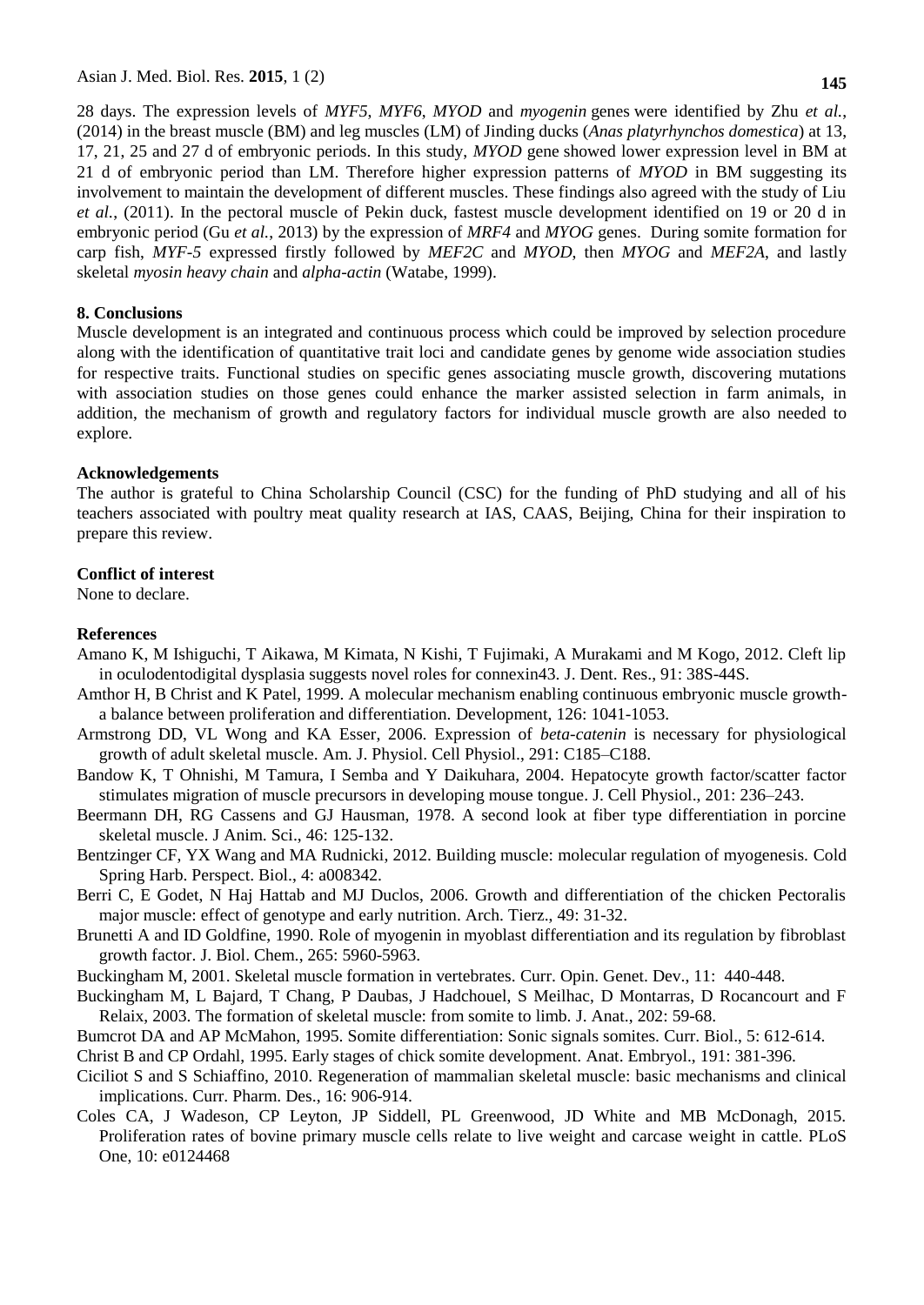- Dierick H and A Bejsovec, 1998. Cellular mechanisms of wingless/Wnt signal transduction. Curr. Top. Dev. Biol., 43: 153-190.
- Du M, J Tong, J Zhao, KR Underwood, M Zhu, SP Ford and PW Nathanielsz, 2010. Fetal programming of skeletal muscle development in ruminant animals. J Anim. Sci., 88: E51-E60.
- Dwyer CM and NC Stickland, 1991. Sources of variation in myofiber number within and between litters of pigs. Anim. Prod., 52: 527-533.
- Freetly HC, CL Ferrell and TG Jenkins, 2000. Timing of realimentation of mature cows that were feedrestricted during pregnancy influences calf birth weights and growth rates. J. Anim. Sci., 78: 2790-2796.
- Fuentes EN, JA Valdés, A Molina and BT Björnsson, 2013. Regulation of skeletal muscle growth in fish by the growth hormone–insulin-like growth factor system. Gen. Comp. Endocrinol., 192: 136-148.
- Gasparino E, AO Neto, AP Del Vesco, AV Pires, E Batista, DM Voltolini and KRS Souza, 2012. Expression of growth genes in response to glycerol use in Japanese quail diets. Genet. Mol. Res., 11: 3063-3068.
- Geetha-Loganathan P, S Nimmagadda, M Scaal, R Huang and B Christ, 2008. Wnt signaling in somite development. Ann. Anat., 190: 208-222.
- Greenwood PL, RM Slepetis, AW Bell and JW Hermanson, 1999. Intrauterine growth retardation is associated with reduced cell cycle activity, but not myofiber number, in ovine fetal muscle. Reprod. Fertil. Dev., 11: 281-291.
- Gu LH, TS Xu, W Huang, M Xie, WB Shi, SD Sun and SS Hou, 2013. Developmental characteristics of pectoralis muscle in Pekin duck embryos. Genet. Mol. Res., 12: 6733-6742.
- Gunning P and E Hardeman, 1991. Multiple mechanisms regulate muscle fiber diversity. FASEB J., 5: 3064- 3070.
- Hammond CL, BH Simbi and NC Stickland, 2007. *In ovo* temperature manipulation influences embryonic motility and growth of limb tissues in the chick (*Gallus gallus*). J. Exp. Biol., 210: 2667-2675.
- Hecht A and R Kemler, 2000. Curbing the nuclear activities of β-catenin. EMBO Rep., 1: 24-28.
- Hollway G and P Currie, 2005. Vertebrate myotome development. Birth Defects. Res. C., 75: 172-179.
- Huang Z, X Chen and D Chen, 2011. Myostatin: a novel insight into its role in metabolism, signal pathways, and expression regulation. Cell Signal., 23: 1441-1446.
- Hutcheson DA, J Zhao, A Merrell, M Haldar and G Kardon, 2009. Embryonic and fetal limb myogenic cells are derived from developmentally distinct progenitors and have different requirements for β-catenin. Genes. Dev., 23: 997–1013.
- Johnson ML and N Rajamannan, 2006. Diseases of Wnt signaling. Rev. Endocr. Metab. Disord., 7: 41-49.
- Kamanga‐Sollo E, MS Pampusch, ME White and WR Dayton, 2003. Role of insulin‐like growth factor binding protein (IGFBP)‐3 in *TGF*‐*β*‐and *GDF*‐*8* (*myostatin*)‐induced suppression of proliferation in porcine embryonic myogenic cell cultures. J. Cell Physiol., 197: 225-231.
- Karunaratne JF, CJ Ashton and NC Stickland, 2005. Fetal programming of fat and collagen in porcine skeletal muscles. J. Anat., 207: 763-768.
- Kiessling ANDERS, K Ruohonen and M Bjørnevik, 2006. Muscle fiber growth and quality in fish. Arch. Tierz., 49: 137-146.
- Knight JD and R Kothary, 2011. The myogenic kinome: protein kinases critical to mammalian skeletal myogenesis. Skelet. Muscle., 1: 29.
- Kuang S, K Kuroda, F Le Grand and MA Rudnicki, 2007. Asymmetric self-renewal and commitment of satellite stem cells in muscle. Cell, 129: 999-1010.
- Lapin MR, JM Gonzalez and SE Johnson, 2013. Substrate elasticity affects bovine satellite cell activation kinetics in vitro. J. Anim. Sci., 91: 2083-2090.
- Leatherland JF, 1994. Reflections on the thyroidology of fishes: from molecules to humankind. Guelph Ichthyol. Rev., 2: 1–67.
- Liu HH, JW Wang, L Li, CC Han, KL Huang, JM Si, H He and F Xu, 2011. Molecular evolutionary analysis of the duck *MYOD* gene family and its differential expression pattern in breast muscle development. Br. Poult. Sci., 52: 423-431.
- Maltby V, A Somaiya, NA French and NC Stickland, 2004. *In ovo* temperature manipulation influences posthatch muscle growth in the turkey. Br. Poult. Sci., 45: 491-498.
- McCoard SA, WC McNabb, SW Peterson, SN McCutcheon and PM Harris, 2001. Muscle growth, cell number, type and morphometry in single and twin fetal lambs during mid to late gestation. Reprod. Fertil. Dev., 12: 319-327.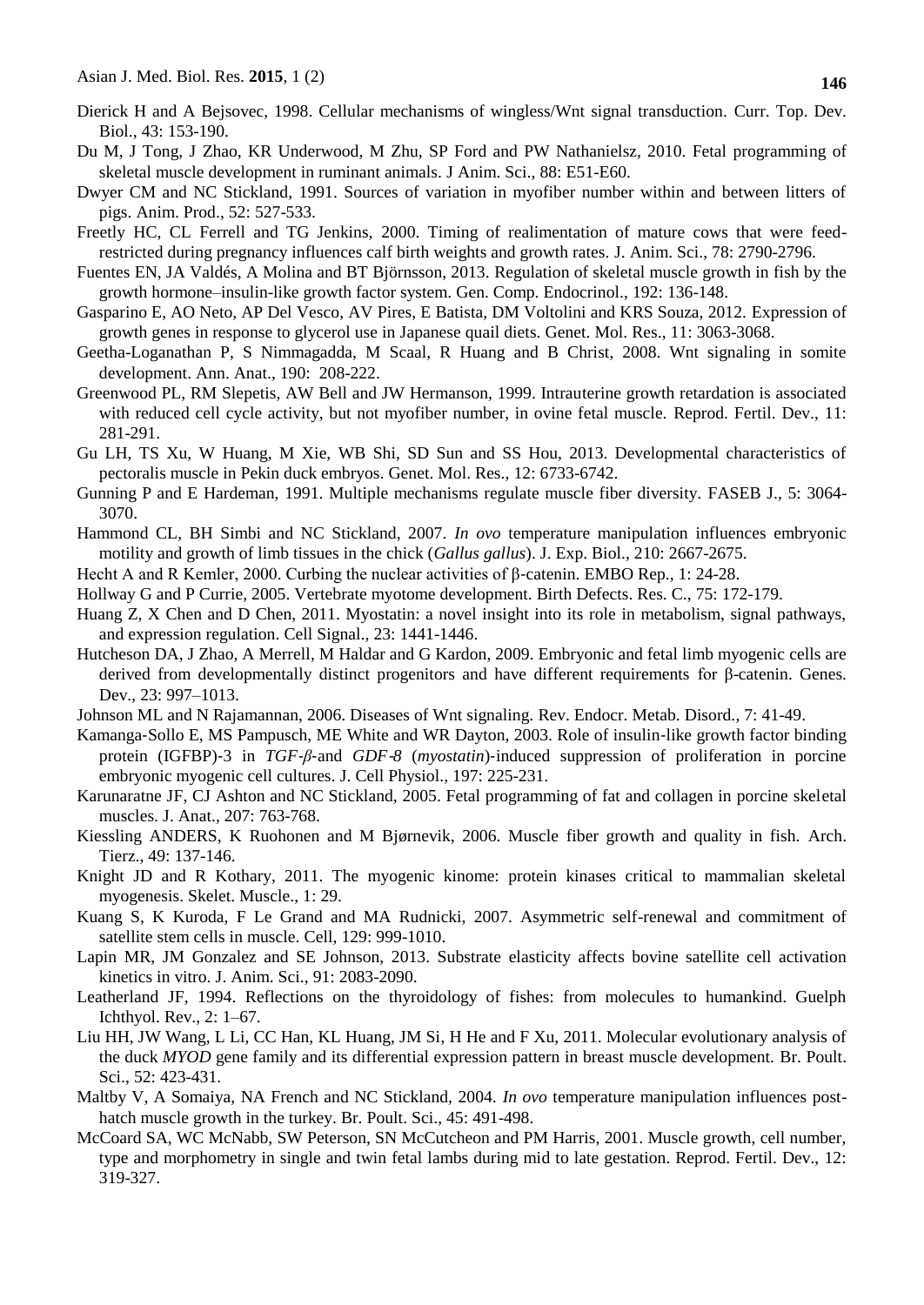- McFarland DC, 1992. Cell Culture as a Tool for the Study of Poultry Skeletal Muscle Development1, 2. J. Nutr., 122: 818-829.
- Meadows E, JH Cho, JM Flynn and WH Klein, 2008. *Myogenin* regulates a distinct genetic program in adult muscle stem cells. Dev. Biol., 322: 406-414.
- Miller JB, EA Everitt, TH Smith, NE Block and JA Dominov, 1993. Cellular and molecular diversity in skeletal muscle development: news from *in vitro* and *in vivo*. Bioessays, 15: 191-196.
- Parakati R and JX DiMario, 2013. Repression of myoblast proliferation and fibroblast growth factor receptor 1 promoter activity by KLF10 protein. J. Biol. Chem., 288: 13876-13884.
- Picard B, H Gagnière, J Robelin and Y Geay, 1995. Comparison of the foetal development of muscle in normal and double-muscled cattle. J. Muscle Res. Cell Motil., 16: 629-639.
- Picard B, L Lefaucheur, C Berri and MJ Duclos, 2002. Muscle fiber ontogenesis in farm animal species. Reprod. Nutr. Dev., 42: 415-431.
- Pirskanen A, JC Kiefer and SD Hauschka, 2000. IGFs, insulin, Shh, bFGF, and TGF-beta1 interact synergistically to promote somite myogenesis *in vitro*. Dev. Biol., 224: 189-203.
- Poss KD, 2010. Advances in understanding tissue regenerative capacity and mechanisms in animals. Nat. Rev. Genet., 11: 710-722.
- Pownall ME and CP Emerson, 1992. Sequential activation of three myogenic regulatory genes during somite morphogenesis in quail embryos. Dev. Bio., 151: 67-79.
- Rehfeldt C, I Fiedler, G Dietl and K Ender, 2000. Myogenesis and postnatal skeletal muscle cell growth as influenced by selection. Livest. Prod. Sci., 66: 177-188.
- Rehfeldt C, MFW Te Pas, K Wimmers, JM Brameld, PM Nissen, C Berri, LM Valente, DM Power, B Picard, NC Stickland and N Oksbjerg, 2011a. Advances in research on the prenatal development of skeletal muscle in animals in relation to the quality of muscle-based food. I. Regulation of myogenesis and environmental impact. Animal, 5: 703-717.
- Rehfeldt C, MFW Te Pas, K Wimmers, JM Brameld, PM Nissen, C Berri, LM Valente, DM Power, B Picard, NC Stickland and N Oksbjerg, 2011b. Advances in research on the prenatal development of skeletal muscle in animals in relation to the quality of muscle-based food. II–Genetic factors related to animal performance and advances in methodology. Animal, 5: 718-730.
- Ridgeway AG and IS Skerjanc, 2001. *Pax3* is essential for skeletal myogenesis and the expression of Six1 and Eya2. J. Biol. Chem., 276: 19033-19039.
- Rowlerson A and A Veggetti, 2001. 5. Cellular mechanisms of post-embryonic muscle growth in aquaculture species. Fish physiol., 18: 103-140.
- Russell RG and FT Oteruelo, 1981. An ultrastructural study of the dufferentiation of skeletal muscle in the bovine fetus. Anat. Embryol., 162: 403-417.
- Scheuermann GN, SF Bilgili, JB Hess and DR Mulvaney, 2003. Breast muscle development in commercial broiler chickens. Poult. Sci., 82: 1648-1658.
- Scime A, AZ Caron and G Grenier, 2009. Advances in myogenic cell transplantation and skeletal muscle tissue engineering. Front. Biosci., 14: 3012-3023.
- Surveillance, Epidemiology and End Results, 2015. Training Modules, Anatomy and Physiology. U. S. National institutes of health, National Cancer Institute. Available: http://training.seer.cancer.gov/anatomy/muscular/structure.html.
- Shahjahan, M, RR Liu, GP Zhao, FJ Wang, MQ Zheng, JJ Zhang, J Song and J Wen, 2015. Identification of *histone deacetylase-2* as a functional gene for skeletal muscle development in chickens. Asian Australas. J. Anim. Sci., In press.
- Shi X and DJ Garry, 2006. Muscle stem cells in development, regeneration, and disease. Genes Dev., 20: 1692- 1708.
- Song CL, HH Liu, J Kou, L Lv, L Li, WX Wang and JW Wang, 2013. Expression profile of *insulin-like growth factor system* genes in muscle tissues during the postnatal development growth stage in ducks. Genet. Mol. Res., 12: 4500-4514.
- Stockdale FE and H Holtzer, 1961. DNA synthesis and myogenesis. Exp. Cell Res., 24: 508-520.
- Velleman SG, 2007. Muscle development in the embryo and hatchling. Poult. Sci., 86: 1050-1054.
- von Maltzahn J, JM Renaud, G Parise and MA Rudnicki, 2012. Wnt7a treatment ameliorates muscular dystrophy. Proc. Natl. Acad. Sci., 109: 20614-20619.